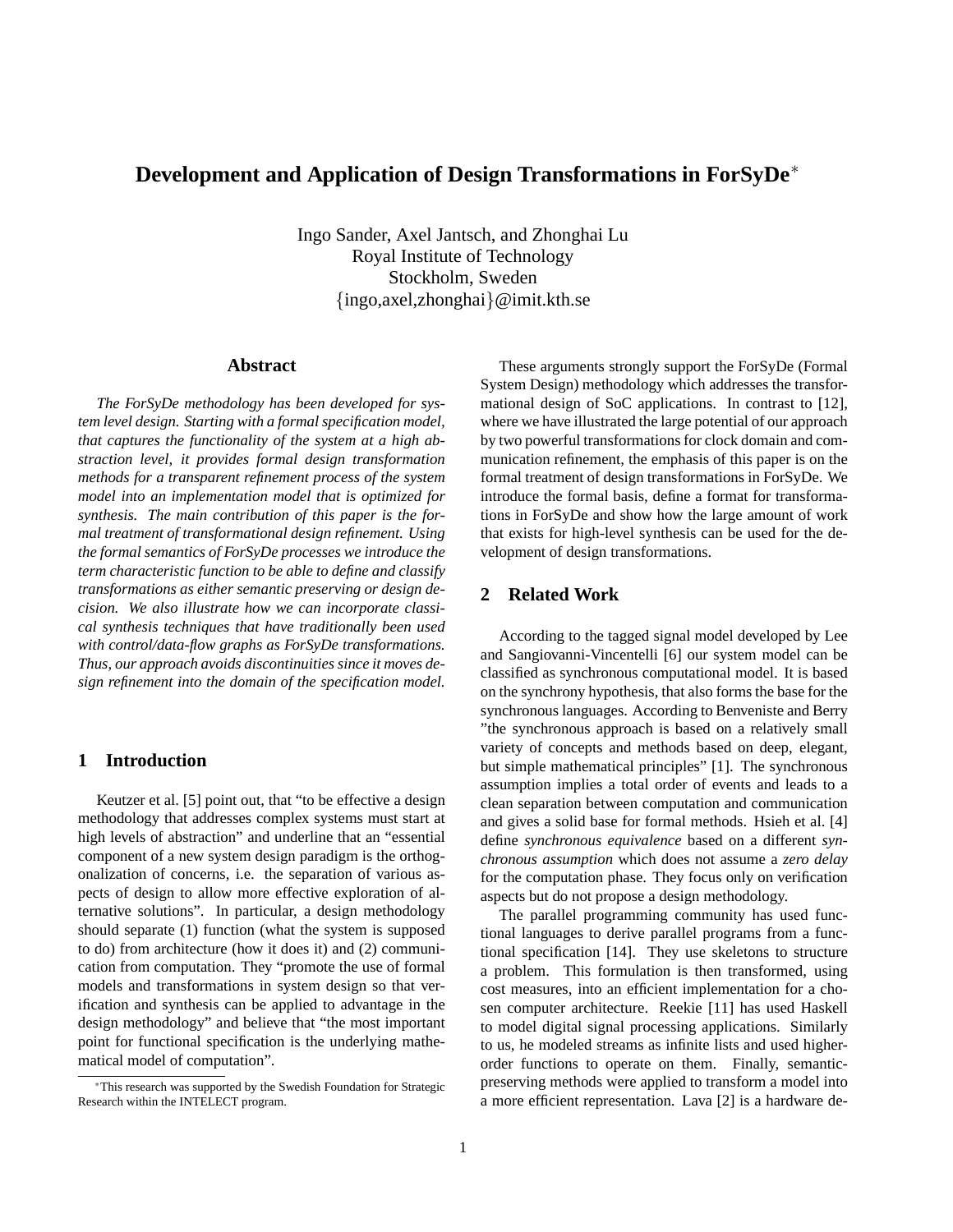scription language based on Haskell. It focuses on the structural representation of hardware and offers a variety of powerful connection patterns. Lava descriptions can be translated into VHDL and there exist interfaces to formal method tools. Hardware ML (HML) [7] is based on the functional language Standard ML and mainly an improvement of VHDL - there is a direct mapping from HML constructs into the corresponding VHDL constructs. Mycroft and Sharp have used the functional languages SAFL and SAFL+ mainly for hardware design but extended their approach in [9] to hardware/software codesign. They transform SAFL programs by means of meaning preserving transformations and compile the resulting program in a resource-aware manner, i.e. a function that is called more than once will be a shared resource.

Transformational approaches have a long history [10]. However, most of the approaches are concerned with software programs where concepts of synchronous subdomains and resource sharing, as discussed in this paper, have no relevance. There are also a number of other transformational approaches targeting hardware design, e.g. [13], but none of them explicitly develops the concept of design decisions or addresses the refinement of a synchronous model into multiple synchronous sub-domains as we attempt in this article. In particular our approach allows to use the large amount of work that exists for high-level synthesis [3] by defining design decision transformations for refinement techniques like re-timing or resource sharing.

# **3 The ForSyDe Methodology**

#### **3.1 The Design Process**

The ForSyDe design process starts with the development of a formal, abstract, functional *specification model* that can be executed using the functional language Haskell. This model is then refined inside the *functional domain* by a stepwise application of well defined design transformations into an *implementation model*. As the implementation model is a refined version of the specification model, the same validation and verification methods can be applied to both models. In the partitioning phase, the implementation model is partitioned into hardware and software blocks, which are mapped on architectural components. Only now, in the code generation phase, we leave the functional domain and enter the *implementation domain* to produce VHDL or C/C++ for the hardware and software parts [8].

### **3.2 The Specification Model**

The specification model is based on a synchronous computational model and uses ideal data types such as real numbers and infinite buffers. It abstracts from implementation details, such as low-level communication mechanisms and enables the designer to focus on the functional behavior of the system rather than structure and architecture. The specification model leaves a wide design space for further design exploration and design refinement, which is supported by our transformational refinement techniques (Section 4).

In order to formally describe our computational model, we follow the denotational framework of Lee and Sangiovanni-Vincentelli [6]. They define signals as a set of events, where each event *e* has a tag *t* and a value *v*, i.e.  $e = (t, v) \in T \times V$ . As our specification model is synchronous, *T* is the set of natural numbers, and all signals have the same set of tags. In order to model the absence of a value at a certain tag, a data type *D* can be extended into a data type  $D_{\perp}$  by adding the special value  $\perp$ . Absent values are used to establish a total order of events when dealing with signals with different or aperiodic event rates.



**Figure 1. Modeling of Signals and Processes**

Figure 1 illustrates the modeling of signals and the behavior of processes. During the event cycle *n* a process processes the events of each signal with the tag *n* and outputs the result at the same tag *n*. A signal *s* is defined as a set of events, where each event *e<sup>i</sup>* has a tag *i* and a value *e<sup>i</sup>* . In case of an indexed signal  $s_k$  we denote an event as  $(e_k)_i$  where  $k$ is the number of the signal and *i* is the tag of the event.

$$
s = \langle e_0, e_1, \ldots \rangle s_k = \langle (e_k)_0, (e_k)_1, \ldots \rangle
$$

Parallel signals are described as a tuple of signals. A process *P* maps *m* input signals on *n* output signals.

$$
P(s_1, s_2, \dots, s_m) = (s'_1, s'_2, \dots, s'_n) \quad m, n \in \mathbb{N}
$$

Processes are executed *concurrently* and communicate with each other synchronously by means of signals. Process networks can be modeled as set of equations.

As we use the perfect synchrony hypothesis [1], all input and output signals have the same set of tags. We implement the synchronous computational model with the concept of *process constructors*. A process constructor is a higher-order function that takes *combinational functions*, i.e. functions that have no internal state, and *values* as input and produces a process as output. The ForSyDe methodology obliges the designer to use process constructors for the modeling of processes. This leads to a well defined specification model where all processes are constructed by process constructors. There is a clean separation between *synchronization* (process constructors) and *computation* (combinational function). In addition each process constructor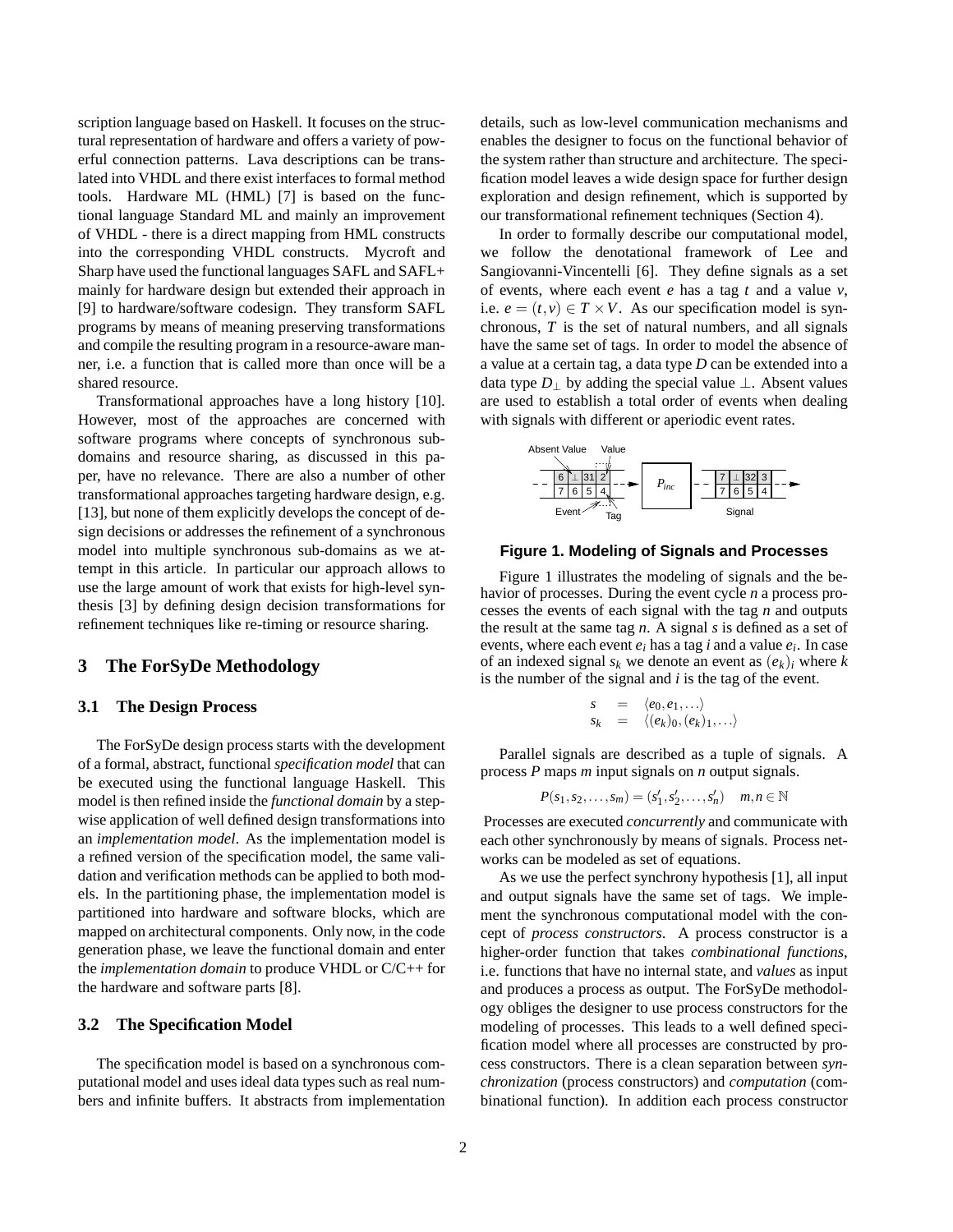has a structural *hardware and software semantics* which is used to translate the implementation model into a hardware/software implementation [8].

$$
\frac{s}{\text{map}} \begin{array}{|l|l|} \hline \text{map} \text{SY}(f) & s' & \frac{s_1}{s_n} \end{array} \begin{array}{|l|l|} \hline \text{zipWithSY}_n & s' \\ \hline \text{inp} \text{SY}(f) & = & P \\ \hline \text{where} & P(s) & = & s' \\ \hline \text{zipWithSY}_n(f) & = & P & = & e'_i \\ \hline \text{zipWithSY}_n(f) & = & P \\ \hline \text{where} & P(s_1, s_2, \dots, s_n) & = & s' \\ \hline \text{f}((e_1)_i, (e_2)_i, \dots, (e_n)_i) & = & e'_i \\ \hline \end{array}
$$

**Figure 2. The Combinational Process Constructors** *mapSY* **and** *zipWithSY*

The process constructor *mapSY* takes a combinational function *f* and constructs a process with one input and output signal, where *f* is applied on all values of the input signal. The process constructor *zipWithSY<sup>n</sup>* corresponds to *mapSY*, but creates processes with multiple input signals. There is the short notation  $*$  for *mapSY* and  $\triangleright_n$  for *zipWithSY<sup>n</sup>* . Both processes are illustrated in Figure 2.

The basic sequential process constructor *delaySY<sup>n</sup>* (short notation  $\Delta_n$ ) constructs a process that delays a signals *n* cycles. We define  $scandSY_n$  that takes a function  $f$  and a value  $m<sub>0</sub>$  for the initial state to construct the basic FSM process. Using the function composition operator  $\circ$ , where

$$
(f \circ g)(x) = f(g(x))
$$

we define *mooreSY* to model a Moore FSM (Figure 3).



**Figure 3. The Sequential Process Constructors** *delaySY<sup>n</sup>* **,** *scandSY<sup>n</sup>* **and** *mooreSY<sup>n</sup>*

#### **3.3 Implementation Model**

The implementation model is the result of the refinement process (Section 4). In contrast to the specification model which is a network of concurrent synchronous processes it may also include *domain interfaces* in order to establish *synchronous sub-domains* which comprise a local synchronous process network with a different signal rate as illustrated in Figure 4.



**Figure 4. Synchronous Sub-Domains**

In order to formally describe implementation models with synchronous sub-domains we extend our notation of signals by including the rate  $r \in \mathbb{Q}$  to the form  $s^r =$  $\langle e_0^r, e_1^r, \ldots \rangle$  where the tag  $\frac{r}{i}$  is given by position *i* and rate *r*. A domain interface consumes *m* input signals with rate *r* and produces *n* output signals with another rate  $r'$ . In the specification model the rate of all signals is 1.

Synchronous sub-domains violate the synchronous assumption since not all signals share the same set of tags. Thus they are not allowed in the specification model, but are introduced by well-defined transformations during the refinement process. Inside a synchronous sub-domain the synchronous assumption is still valid and the same formal techniques can be used as for the specification model. Due to the formal definition of domain interfaces we can also reason about a refined model with synchronous subdomains as further elaborated in Section 4.

# **4 Refinement**



**Figure 5. Transformational Refinement**

One main idea of the ForSyDe methodology is to move large parts of the synthesis, which traditionally is part of the implementation domain, into the functional domain. This is done in the refinement phase where the specification model *S*<sup>0</sup> is stepwise refined by well defined design transformations  $T_i$  into a final implementation model  $S_n$  (Figure 5). Only at this late stage the implementation model is translated using the ForSyDe hardware and software semantics into a synthesizable implementation description.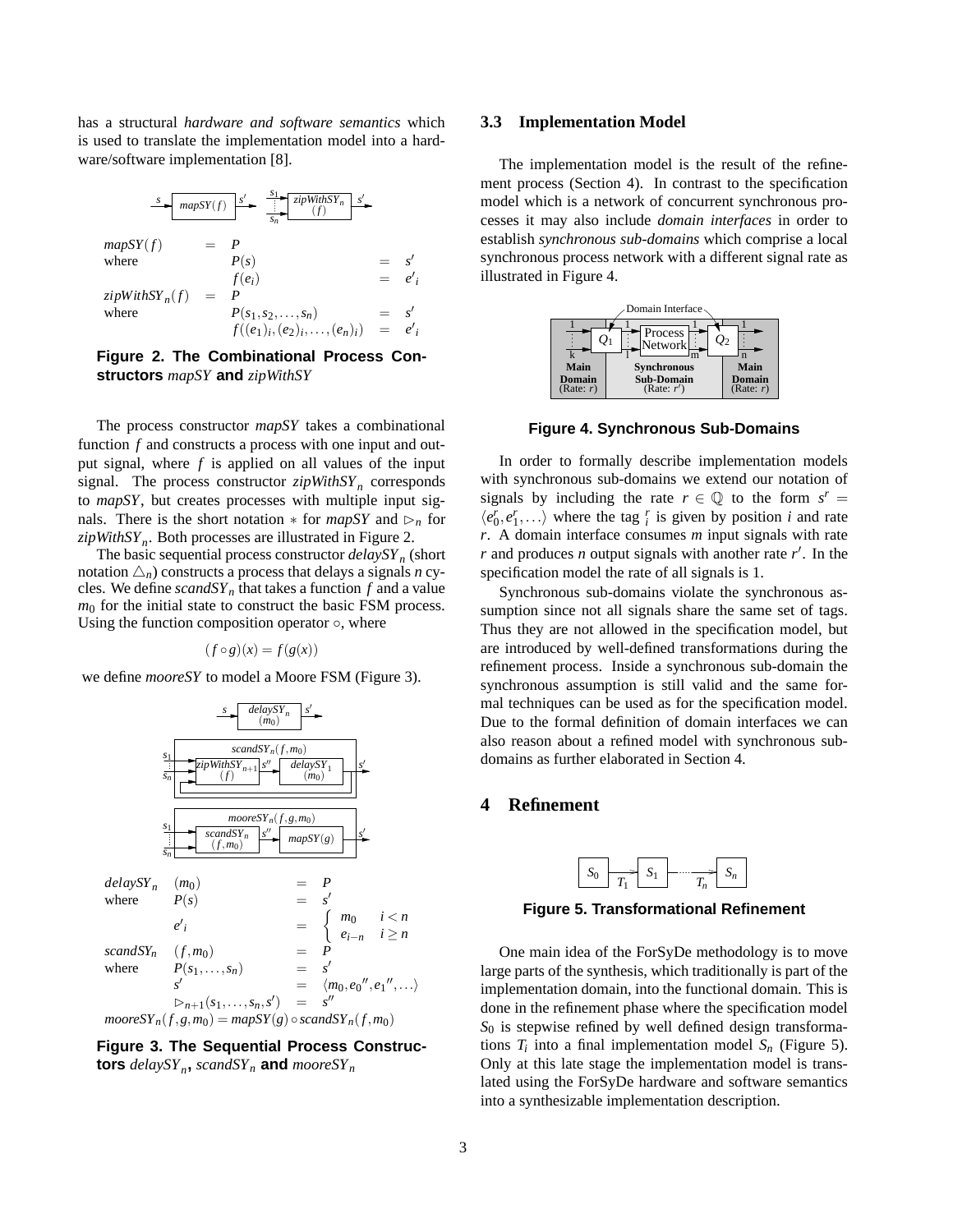**Definition 1 (Transformation Rule)** *A* transformation rule *is a functional mapping of a process network PN*<sup>1</sup> *onto another process network PN*<sup>2</sup> *with the same input signals and the same number of output signals. A transformation rule is denoted by*  $R(PN_1) = PN_2$  *or*  $PN_1 \xrightarrow{R} PN_2$ .

**Definition 2 (Transformation)** *A* transformation *T*(*S*1,*PN*1,*R*) *is a functional mapping of a system model S*<sup>1</sup> *onto another system model S*<sup>2</sup> *with the same input signals and the same number of output signals. Using the transformation rule R the internal process network PN*<sup>1</sup> *in*  $S_1$  *is replaced by*  $R(PN_1)$  *to yield*  $S_2$ *. A transformation is denoted by*  $T(S_1, PN_1, R) = S_2 = S_1[R(PN_1)/PN_1]$  *or*  $S_1 \stackrel{T(PN_1)}{\longrightarrow} S_2 = S_1[R(PN_1)/PN_1]$ *, where*  $[x/y]$  *reads as y is replaced by x.*

In order to classify transformations and to compare process networks we introduce the term *characteristic function* which characterizes the functional behavior of a process network.

**Definition 3 (Characteristic Function)** *The* characteristic function  $\mathcal{F}_{PN}$   $((s_1)^r, \ldots, (s_m)^r, i)$  *of a process network PN* with the input signals  $(s_1)^r, \ldots, (s_m)^r$  and the output sig*nals*  $(s'_1)^u, \ldots, (s'_n)^u$  expresses the dependence of the output *events at tag u i on the input signals.*

$$
\mathcal{F}_{PN}(s_1^r,\ldots,s_m^r,i) = ((e_1^{\prime})_i^u,\ldots,(e_n^{\prime})_i^u)
$$

The characteristic function can be derived for any process network including domain interfaces. Processes based only on combinatorial process constructors have a characteristic function that only depends on current input events. Here we give the characteristic function for the basic combinatorial processes *mapSY* and *zipWithSY<sup>n</sup>* .

$$
(e')_i^u = \mathcal{F}_{*(f)}(s^r, i) = (f(e_i))_i^r
$$
  
\n
$$
(e')_i^u = \mathcal{F}_{\triangleright_n(f)}((s_1)^r, \dots, (s_n)^r, i) = (f(e_1)_i, \dots, (e_n)_i)_i^r
$$

Sequential processes have a characteristic function that depends also on past input values. A process constructed with *delaySY<sup>n</sup>* has the following characteristic function.

$$
(e')_i^u = \mathcal{F}_{\triangle_n(m_0)}(s^r, i) = \begin{cases} (m_0)_i^r & i < n \\ e_{i-n}^r & i \ge n \end{cases}
$$

The characteristic functions for FSM processes like  $mooreSY<sub>n</sub>$  are more complex since they depend on past values and include an internal feedback loop.

$$
(e')_i^r = \mathcal{F}_{\text{mooresY}_n(f,g,m_0)}((s_0)^r, \dots, (s_n)^r, i) = \begin{cases} (g(m_0))_i^r & i = 0 \\ (g(f((e_1)_0, \dots, (e_n)_0, m_0)))_i^r & i = 1 \\ \vdots & \vdots \end{cases}
$$

We can classify transformations as *semantic preserving* or *design decision* according to the following definitions.

#### **Definition 4 (Semantic Preserving Transformation)**

*A transformation*  $S_1 \xrightarrow{T(PN_1)} S_2$  *is* semantic preserving, *if*  $\mathcal{F}_{S_1}(s_1, \ldots, s_m, i) = \mathcal{F}_{S_2}(s_1, \ldots, s_m, i).$ 

# **Definition 5 (Design Decision)** *A transformation*

 $S_1 \xrightarrow{T(PN_1)} S_2$  *is a* design decision, *if*  $\mathcal{F}_{S_1}(s_1,\ldots,s_m,i) \neq$  $\mathcal{F}_{S_2}(s_1, \ldots, s_m, i).$ 

Semantic preserving transformations do not change the meaning of the model and are mainly used to optimize the model for synthesis. In contrast, design decisions change the meaning of a model. A typical design decision is the refinement of an infinite buffer into a fixed-size buffer with *n* elements. While such a design decision clearly modifies the semantics, the transformed model may still behave in the same way as the original model. For instance, if it is possible to prove, that a certain buffer will never contain more than *n* elements, the ideal buffer can be replaced by a finite one of size *n*.

The designer applies transformations to a system model by choosing transformation rules from the *transformation library*. The transformation rules are characterized by a *name*, the *required format and constraints of the original process network*, the *format of the transformed process network* and the *implication for the design*, i.e. the relation between original and transformed process network expressed by the characteristic function.

We exemplify transformation rules by a combinatorial process with *n* inputs. If the process has a regular structure such as an *N*-input adder or multiplier, where  $N=4,8,16,...$  the process can be transformed into a balanced network of  $N-1$  2-input processes. This transformation *BalancedTree*(*PN*1) is defined in the transformation library as

Transformation Rule : *BalancedTree*(*PN*1) Orignal Process Network :

 $\begin{array}{rcl}\nPN_1(s_1,...,s_N) & = & \rhd_N(f)(s_1,...,s_N) \\
N & = & 2^k; k \in \mathbb{N} > 1\n\end{array}$ *N* =  $2^k$ ;  $k \in \mathbb{N} > 1$  $f(x_1,...,x_N)$  =  $x_1 \otimes ... \otimes x_N$ ;⊗ is associative Transformed Process Network :  $PN_2(s_1,...,s_N) = \sum_2(g)(...(\sum_2(g)(s_1,s_2),\sum_2(g)(s_3,s_4)),$ ...(⊵<sub>2</sub>(*g*)(*s*<sub>*N*−3</sub>,*s*<sub>*N*−2</sub>),⊵<sub>2</sub>(*g*)(*s*<sub>*N*−1</sub>,*s*<sub>*N*</sub>)))  $g(x, y) = x \otimes y$ Implication :  $\mathcal{F}_{PN} (s_1,\ldots,s_N,i) = \mathcal{F}_{PN_2}(s_1,\ldots,s_N,i); \forall i \in \mathbb{N}_0$ 

This transformation can be used for all processes that comply to the format and constraints given in Original Process Network, here multiple  $2<sup>k</sup>$ -input processes, where the operator ⊗ is associative. From the Implication we can see that *BalancedTree*(*PN*1) is semantic preserving since the characteristic function of the original and transformed process network is identical.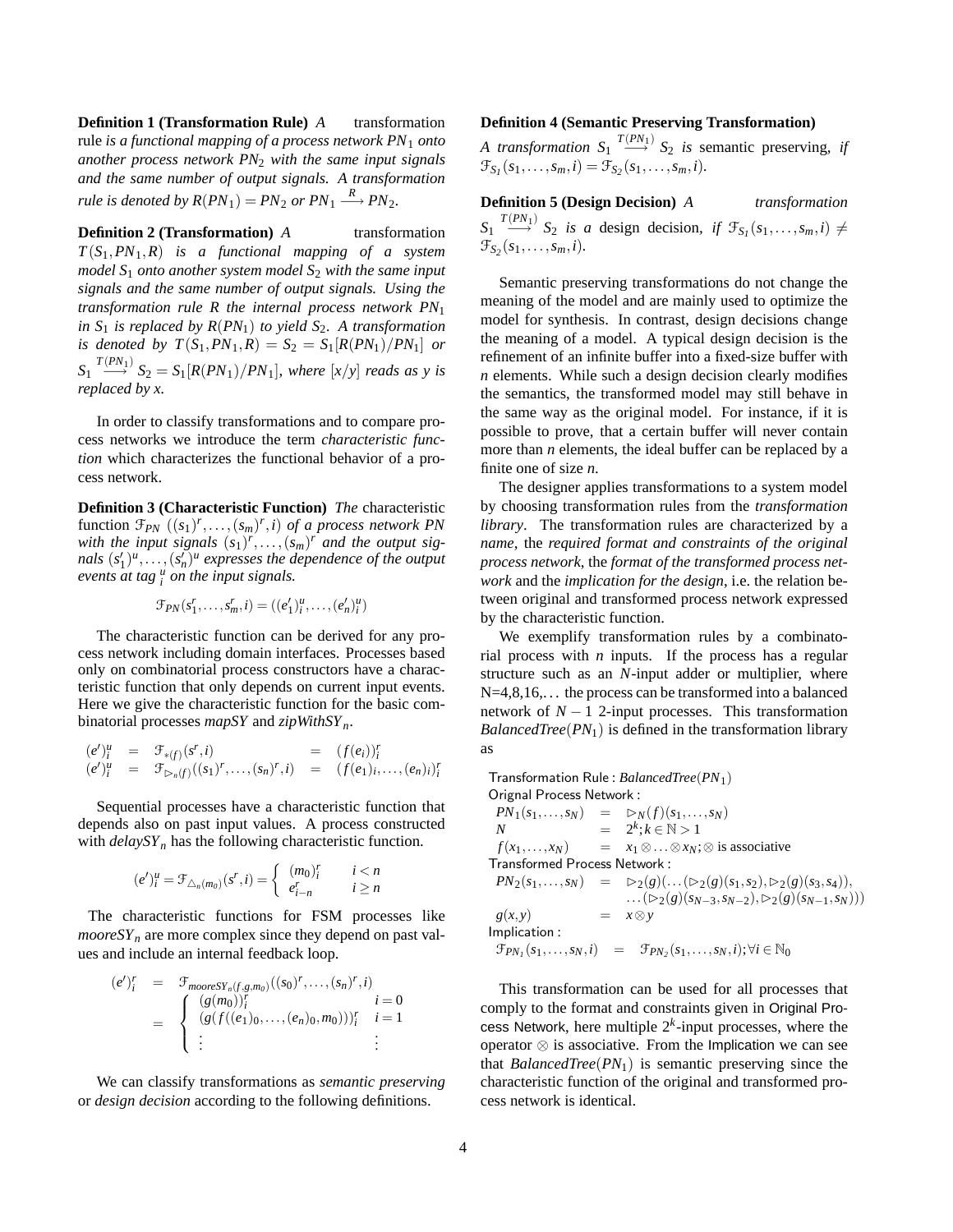There is another transformation *PipelinedTree* that pipelines a balanced tree structure of possibly different 2 input processes into a pipelined tree structure.

TransformationRule :*PipelinedTree*(*PN*1) OriginalProcessNetwork :  $PN_1(s_1,...,s_N) = \sum_2(g_{N-1})(...(\sum_2(g_1)(s_1,s_2),...),$ ...( $\triangleright$ 2(..., $\triangleright$ 2( $g$ <sub>*N*/2</sub>)( $s$ <sub>*N*−1</sub>,*s*<sub>*N*</sub>)))  $N = 2$  $k$ ;  $k$  ∈  $\mathbb{N} > 1$ TransformedProcessNetwork :  $PN_2(s_1,...,s_N) = \Delta_1(m_0) \circ \triangleright_2(g_{N-1})$  $(\ldots(\triangle_1(m_0) \circ \triangleright_2(g_1)(s_1,s_2),\ldots),$ ...(...,△<sub>1</sub>(*m*<sub>0</sub>) ◦ ▷ <sub>2</sub>(*g*<sub>*N*/2</sub>)(*s*<sub>*N*−1</sub>, *s*<sub>*N*</sub>))) Implication :  $\mathcal{F}_{\triangle_k(m_0) \circ PN_I}(s_1, \ldots, s_N, i) = \mathcal{F}_{PN_2}(s_1, \ldots, s_N, i); \forall i \geq k$ 

As expressed in the Implication, *PipelinedTree* is a design decision since it introduces a delay of *k* cycles. Since such implications are part of the transformation rule the designer is always aware of the consequences of a transformation. During the refinement process he chooses transformations from the library and applies them successively as visualized in Figure 6, where a 4-input addition process is transformed into a pipelined structure.

A direct translation of a computation intensive algorithm such as an *n*-th-order FIR filter results in an implementation with a large amount of multipliers and adders. Using the concept of synchronous sub-domains we have developed a transformation *SerialClockDomain* that transforms a combinatorial processes of a regular structure into a structure with two clock domains that uses an FSM process to schedule the operations into several clock cycles. This transformation which is illustrated in Figure 7 and formally given below is very efficient, if there are identical operations which can be shared.

TransformationRule :*SerialClockDomain*(*PN*1) OriginalProcessNetwork :  $PN_1(s_1,...,s_n) = \sum_{n} (f)(s_1,...,s_n)$  $f(x_1,...,x_n)$  =  $g_{n-1}(h_n(x_n),(...,(g_1(h_2(x_2),h_1(x_1)))...))$ TransformedProcessNetwork :  $PN_2(s_1,...,s_n) = (D_H(n) \circ P_{FSM} \circ P/S_n)(s_1,...,s_n)$  $P_{FSM}$  = *mooreSY*( $f$ <sup>'</sup>, $g$ <sup>'</sup>, $m_0$ )  $f'(x,(i,m)) =$  $\sqrt{ }$ J  $\mathbf{I}$  $(1, h_i(x))$   $i = 0$  $(i+1, g_i(h_i(x), m))$   $0 < i < n-1$  $(0, g_i(h_i(x) + m))$   $i = n - 1$  $g'(i,m)$  =  $\int m \quad i=0$ ⊥ 0 < *i* < *n* Implication :  $\mathcal{F}_{\triangle_I(m_0) \circ PN_I}(s_1, \ldots, s_n, i) = \mathcal{F}_{PN_2}(s_1, \ldots, s_n, i)$ 

The transformed process network works as follows. During an input event cycle the domain interface  $P_n/S$  (Parallel to Serial) reads all input values at rate *r* and outputs them at rate *nr* one by one in the corresponding *n* output cycles. The process *PFSM* is based on *mooreSY* and executes the combinational function *f* of the original process in *n* cycles. In



**Figure 6. Transformation into Balanced Pipelined Structure**



**Figure 7. Transformation into FSM using two Clock Domains**

state 0 the first input value (operand  $x_1$ ) is stored as intermediate value *m*. In the  $n - 1$  following states a function  $g_i$  is applied to the new input value  $(x_i)$  and the intermediate value. At tag  $0, n, 2n, \ldots$  the process produces the output value, otherwise the output has the value ⊥. The domain interface  $D_H(n)$  down-samples the input signal to rate *r* and outputs only each *n*-th input value starting with tag 0, thus suppressing the absent values from the output of *PFSM*.

As domain interfaces can be characterized by a characteristic function, it means that, though not shown here, the characteristic function for the whole transformed process network can be developed. It follows that *SerialClockDomain* delays the output of the transformed process network one event cycle compared to the original process network, which is given as Implication.

This transformation can e.g. be applied to the 4-input adder of Figure 6, where  $h_i(x)$  is the identity function and  $g_i(x, y)$  is an add operation, resulting in a circuit with two clock domains using a single adder.

# **5 Refinement of a FIR-filter**

We will now use the developed transformation *SerialClockDomain* for the refinement of a FIR-filter which is part of the specification model of a digital equalizer [12]. A FIR-Filter is described by the following equation:

$$
y_n = \sum_{m=0}^{k} x_{n-m} h_m
$$